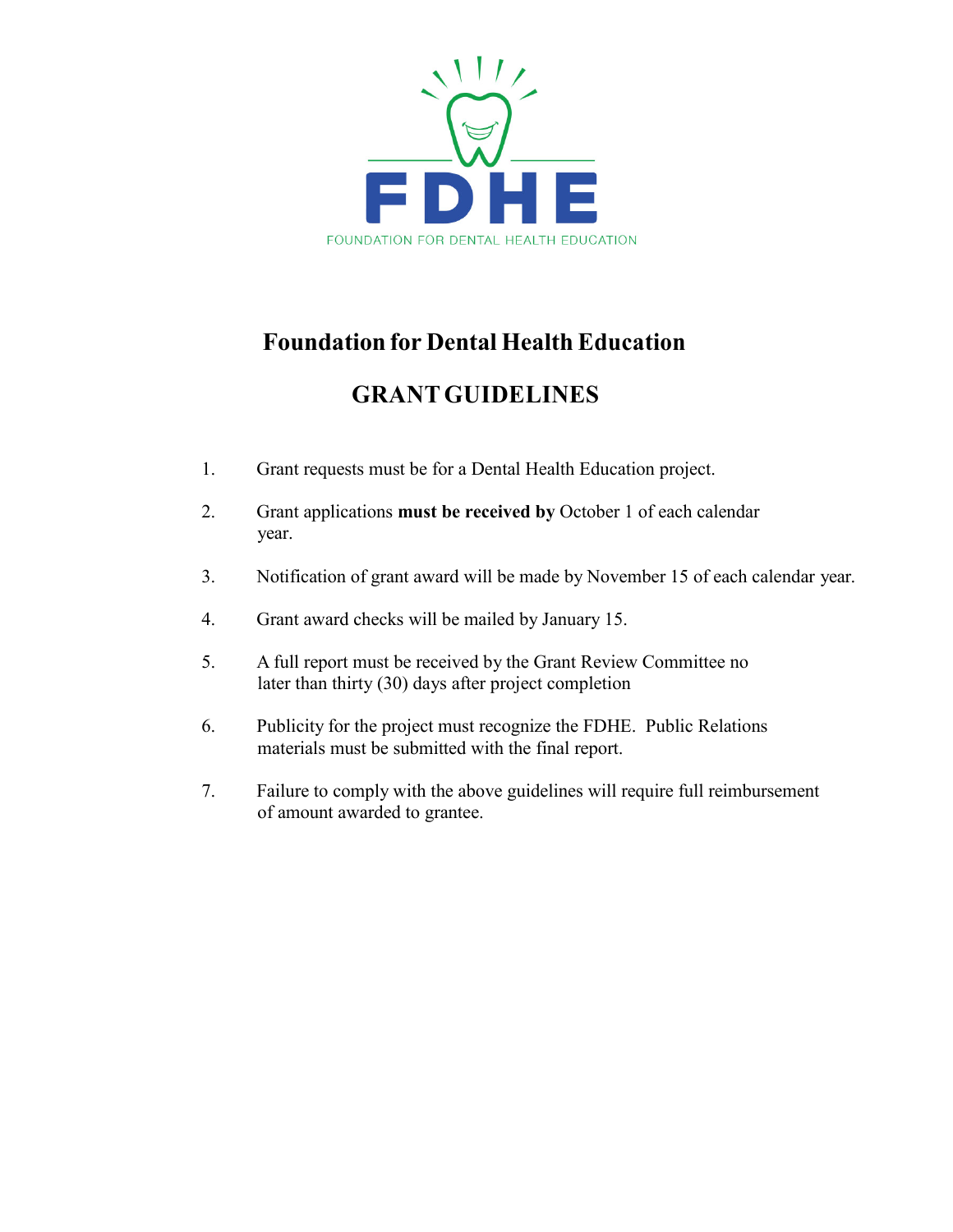

# **GRANTAPPLICATION**

## **Application Deadline: October 1**

| 1.               |                                                                                                                                                                                                                                     |  |  |  |  |  |
|------------------|-------------------------------------------------------------------------------------------------------------------------------------------------------------------------------------------------------------------------------------|--|--|--|--|--|
|                  | Contact Person: New York Contact Person:                                                                                                                                                                                            |  |  |  |  |  |
|                  |                                                                                                                                                                                                                                     |  |  |  |  |  |
|                  | City: <u>City:</u> City: City: City: City: City: City: City: City: City: City: City: City: City: City: City: City: City: City: City: City: City: City: City: City: City: City: City: City: City: City: City: City: City: City: City |  |  |  |  |  |
|                  | Phone: (Day) (Evening) (Evening)                                                                                                                                                                                                    |  |  |  |  |  |
|                  |                                                                                                                                                                                                                                     |  |  |  |  |  |
| 2.               | Purpose of Organization, Including a Brief History (if other than a Component or Constituent Dental Alliance):                                                                                                                      |  |  |  |  |  |
| $\overline{3}$ . | Project Title:                                                                                                                                                                                                                      |  |  |  |  |  |
|                  |                                                                                                                                                                                                                                     |  |  |  |  |  |
|                  |                                                                                                                                                                                                                                     |  |  |  |  |  |
| 4.               | Target Audience (categories and possible number to be served):                                                                                                                                                                      |  |  |  |  |  |

5. Brief Description of Project (attach additional page(s) if more space is required):

6. Amount of Funds Requested:

7. Purpose of grant and how funds will be used (attach additional page(s) if more space is required):